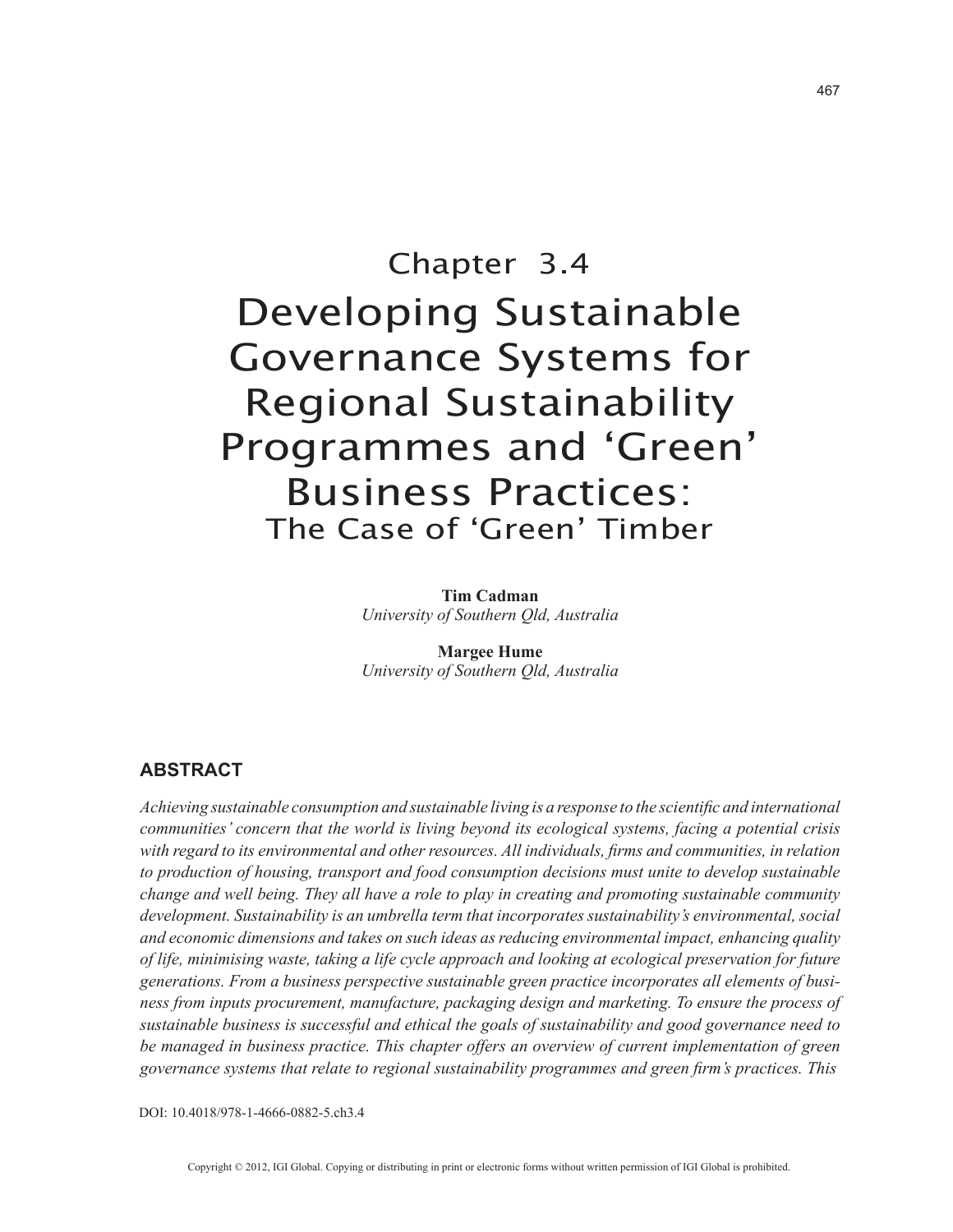*work offers credibility to the field of sustainability research and practice by identifying and discussing all actors in the business community and how they interact with sustainability. From a regional perspective innovative primary producers and resource stewards often take up green initiatives with little or no knowledge of the governance quality and legitimacy of the schemes they are seeking to implement. This chapter looks at market-based sustainability initiatives, investigates the strengths and weaknesses of two timber certification programmes, and identifies some key governance requirements to improve green practice at the global, regional and local levels*

#### **INTRODUCTION**

Achieving sustainable consumption and sustainable living is a response to the scientific and international communities' concern that the world is living beyond its ecological systems, facing a potential crisis with regard to its environmental and other resources (Packard, 1960; Daub & Ergenzinger, 2005; Dolan, 2002). Placet, Anderson and Fowler (2005) argue if goals pertaining to environmental and social responsibility are met, the more likely economic prosperity will follow for the company (Placet et al, 2005; Robbins, 1999). The Stern Review (2006) concluded that all individuals, firms and communities, in relation to production of housing, transport and food consumption decisions must unite to develop sustainable change and well being. While solutions to unsustainable consumption involve a diverse stakeholder group they also extend to a diverse range of disciplines and fields including environmental, social and economic paradigms. Consequently, examination into sustainable systems requires a number of different knowledge disciplines to be involved including political science, economics, environmental science, marketing, general business, design, sociology, and consumer behaviour scientists in the design and practice of sustainable living (Tukker, Cohen, de Zoysa, Hertwich, Hofstetter, Inaba, Lorek, and Stø, 2006; 2008; Uiterkamp & Vlek, 2007).

Defining sustainable green consumption is difficult because of the multiple perspectives that surround the concept (Peattie & Collins 2009; Tukker et al, 2008; Christensen, Godskesen, Gram-Hassen, Quitzau & Ropke, 2007). It is best viewed as an umbrella term that incorporates sustainability's environmental, social and economic dimensions and takes on such ideas as reducing environmental impact, enhancing quality of life, minimising waste, taking a life cycle approach and looking at ecological preservation for future generations (Kemp 2008; UNEP 2002). From a business perspective sustainable green practice incorporates all elements of business from inputs procurement, manufacture, packaging design, marketing and more. The goal of sustainable living is to ensure that society is able to be maintained over time and can be applied to all layers of community and business. Solutions to sustainable consumption are multidimensional and involve in most part three parties; governments (policy makers); producers (business); and consumers (Tukker et al 2008; Connolly & Prothero, 2003). The notion of consumption in this context extends beyond the initial purchase of products to include their manufacture, use and disposal; a concept that is wider than a narrow marketing ideology (Peattie & Collins 2009; McDonald & Oates 2006). Managing the interactions of these actors (stakeholders) is proving to be complex, particularly with regard to ensuring the legitimacy of the green economy. Close attention needs to be paid to ensuring that the goals of sustainability and good governance are met in business practice on the ground.

The changing social, environmental and economic conditions that have arisen as a consequence of globalisation present some major challenges as to how to structure institutional responses in ways